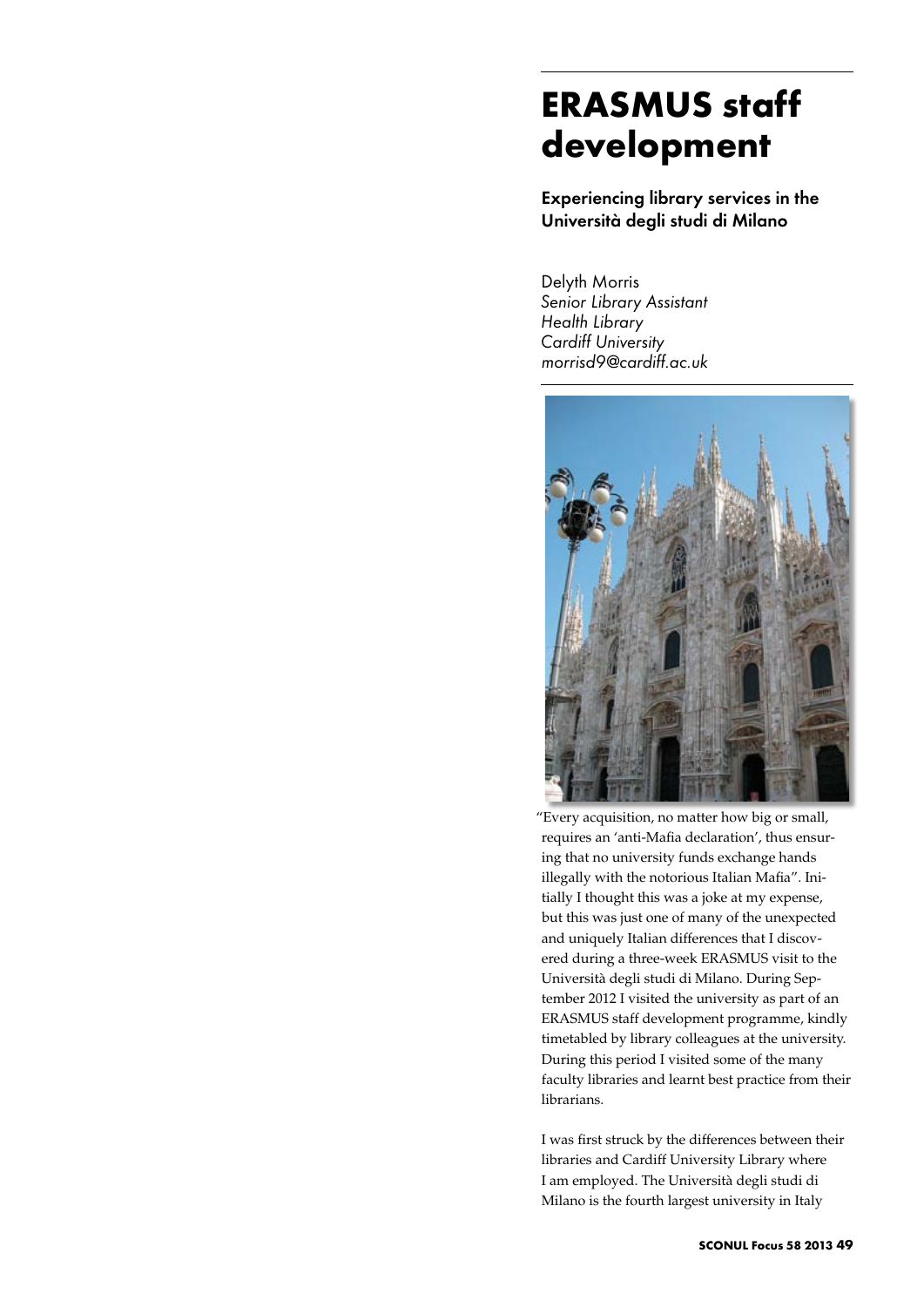and hosts approximately 70,000 students. Until recently it was home to over ninety libraries, albeit many of them small, departmental and unstaffed. As part of a university library service restructure, many of the libraries have been merged and at the time of my visit there were around thirty, with approximately 16 – 21 of these libraries (numbers dependent on who you asked!) staffed and managed as you would expect in a higher education library in Britain. Merging the libraries was an ongoing process. However, delays were occurring as a result of current economic conditions; purpose-built libraries were out of the question as they were simply too expensive. Alongside this, the current library buildings were not fit for extension. The humanities libraries, for example, were situated in a converted hospital, built in a 'crociera' or cross shape, with alcoves for bedside tables.

Further merging of the libraries was proving problematic, and it seemed apparent to me that the sheer number of libraries was a strain on the service and caused problems when trying to unify policies and procedures. Only in recent years had all the libraries started using the same library management system and many of them seemed still to manage themselves on an individual basis rather than as part of a service as a whole; library staff could only renew books from their own library and many libraries allowed only students from their own faculty to use their library's facilities. However, in contrast, many of the librarians from various libraries now collaborate to provide information literacy sessions; they now share resources to improve their sessions and have successfully acquired a budget to design promotional materials.

The implementation of information literacy teaching in the Università degli studi di Milano was possibly the most distinct difference I found between the library services of Milan and Cardiff universities. Prior to my visit to Milan, a colleague from the Università degli studi di Milano had visited Cardiff University libraries specifically to learn about the implementation of an information literacy curriculum, choosing Cardiff because of its ground-breaking Cephalonian method of teaching, and its *Handbook of information literacy teaching*. After spending three weeks with librarians in Milan, I started to understand why their colleague had come to Britain to develop best practice for information literacy teaching.

Librarians at the Università degli studi di Milano had evidenced the need for information literacy

teaching in the university; Metalib data revealed that many users were copying and pasting references from their reading lists into the search box, showing that they did not know how to conduct a search. Although librarians regarded this as clear evidence that information literacy teaching was required to support users to make the most of the library's resources, academics in the university, I am told, were opposed to allowing library staff to teach information literacy. The university libraries were heavily influenced by academics; they controlled acquisitions and, as many had their own departmental libraries, they felt very involved with the library service. It is therefore no surprise that they had the power to cancel scheduled information literacy sessions designed to help students improve citing and referencing. Promotional material had been printed, including times, dates and venues, but had to be cancelled because of academic opposition. Speculation surrounded the reasoning for the cancellation. Some suggested that citing and referencing might be seen as an academic discipline that should only be taught by lecturers, while others believed that there was a general consensus between academic staff that it was not a librarian's place to be involved in academic teaching at all. The influence of some of the university's academics and their opposition to information literacy teaching meant that embedding information literacy into the curriculum was proving difficult.

Although the librarians were facing some barriers to their information literacy sessions there was a good uptake of one-to-one sessions. However, the librarians continue to find evidence for the need for group sessions, in the hope of embedding them into the courses. They have, for example, conducted a usability test of their resources: an observational study to show how the library's electronic resources are used. This highlighted that although some users knew exactly how to find relevant articles in a database, others would search for an article using the Google search box on the university homepage. It is hoped that demonstrating the need for information literacy with such studies will improve academic support of the service. In the meantime, the librarians, along with the digital library team, have developed interactive e-guides, not only showing users how to use resources but also ensuring that they engage with the resource by prompting the user to click on certain links and input terms into the search fields; see (http://users.unimi.it/bibliomediazione/Tutorial\_Opac.html).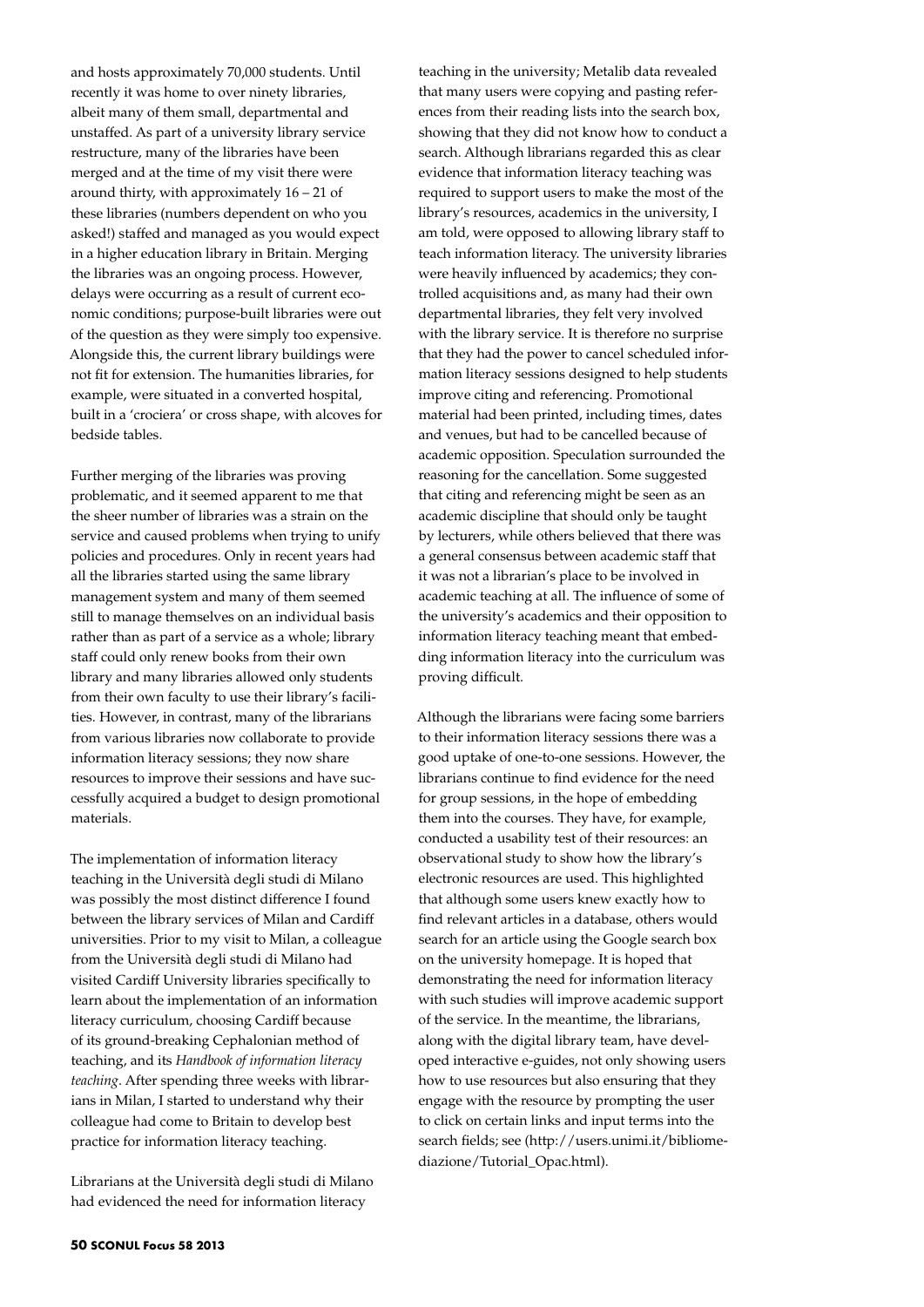

During my three-week visit it was evident that as well as vast differences in information literacy provision, the attitude towards customer service also differed between Italian and British higher education libraries. Customer service was not regarded as a particularly high priority at Milano, perhaps a result of the different levels of student tuition fees between the two countries. The library service conducts a student satisfaction survey once every six years, whereas a user satisfaction survey is something that higher education libraries in Britain would generally implement at least once a year. Constant feedback is a requirement for improving the library service.

The feedback they receive after conducting these surveys has been consistently similar: a call for more seating areas in the libraries (there are currently approximately 4000 places available in the libraries but approximately 70,000 students), extended opening hours and more resources. The library service acknowledges these requests and would like to implement change; however, the current economic climate is impacting on its ability to do so. Almost every colleague I spoke to at the Università degli studi di Milano referred to the 'crisis': the impact of the recession was being felt and was playing heavily on the minds of all staff.

Although the library staff did not have the means to expand the libraries or purchase new resources, they were seeking alternative means of improving their service. To overcome the lack of seating they encouraged users to study in public libraries and thus share resources; to improve opening hours they employed students to staff the enquiry desk out of hours; and to provide more resources, particularly electronic, they were promoting open access publishing to their academics and doctoral students so their work would be freely available on the university's online repository, AIR. There was also talk of a purchasing consortium with other higher education institutions in Northern Italy which, it was hoped, would enable them to achieve a larger discount on resources. Although the libraries were faced with difficulties that were hard to overcome without a larger budget, they were seeking to improve customer service through economic means. In a similar fashion the libraries had also started harnessing the power of social media as an economical means of promoting their services to the students and gaining instant feedback to improve customer service.

When I arrived at the restored hospital that was now home to many of the university's libraries and lecture theatres I was awestruck. The libraries were in fabulous surroundings and contained so much history – for example, the former ice house



**SCONUL Focus 58 2013 51**